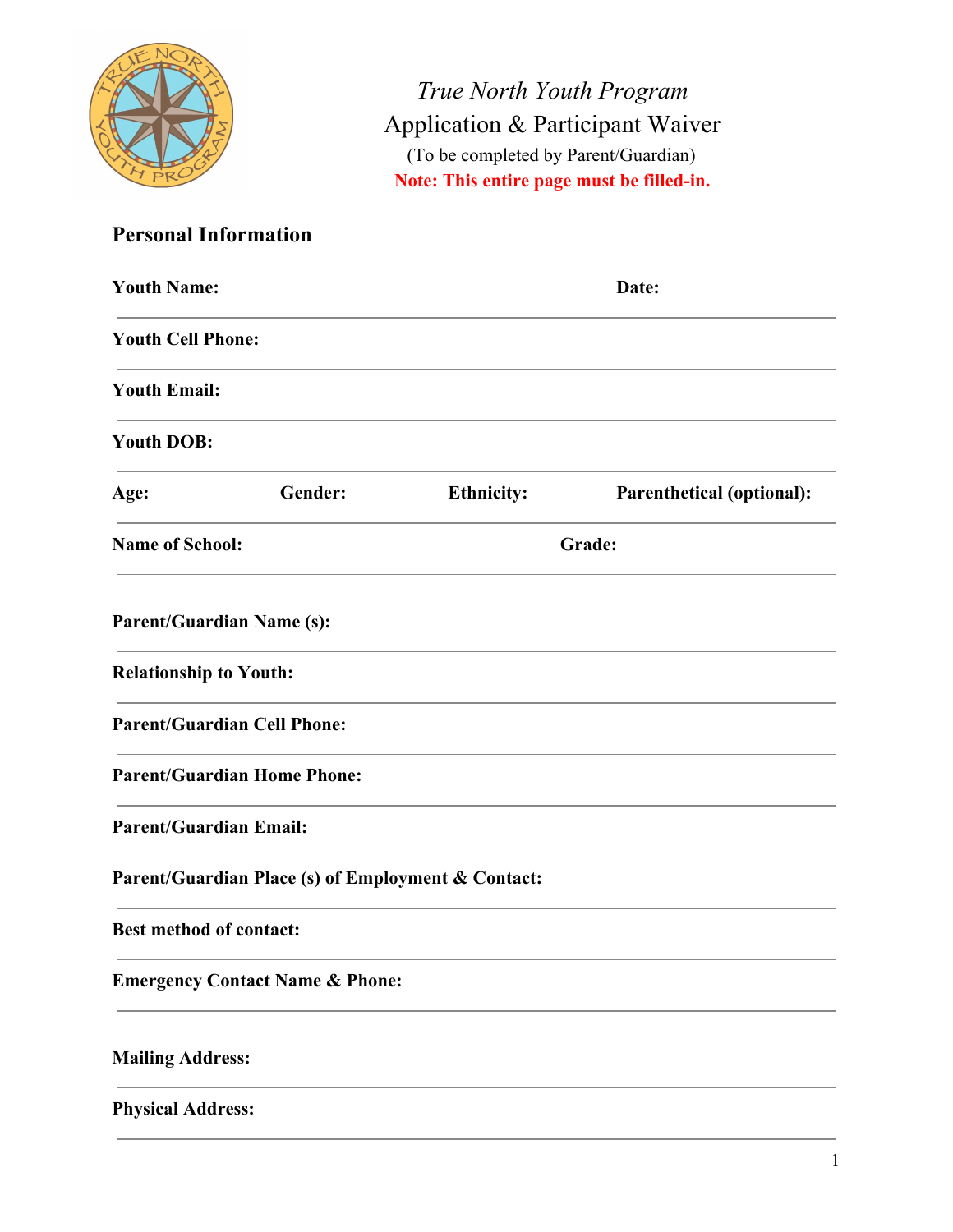

(To be completed by Parent/Guardian)

# **Please list all members of your household:**

| Name | Age | Live in the household? $(Y/N)$ | Relationship to Youth |
|------|-----|--------------------------------|-----------------------|
|      |     |                                |                       |
|      |     |                                |                       |
|      |     |                                |                       |
|      |     |                                |                       |
|      |     |                                |                       |
|      |     |                                |                       |

## **OPTIONAL:**

## **Does your student qualify for free & reduced lunch?**

\*\*(this information is completely confidential and used solely for reporting and grant writing purposes) *(circle one)* Yes *(please elaborate)* No

#### **Annual Household Income:**

\*\*(this information is completely confidential and used solely for reporting and grant writing purposes)

#### **School History**

Please describe any previous conflict or challenges as they relate to your student's school experiences.

#### **Family History**

Please describe family dynamic, financial situation, and/or family history. Help us better understand how we can support both the student and their/your families.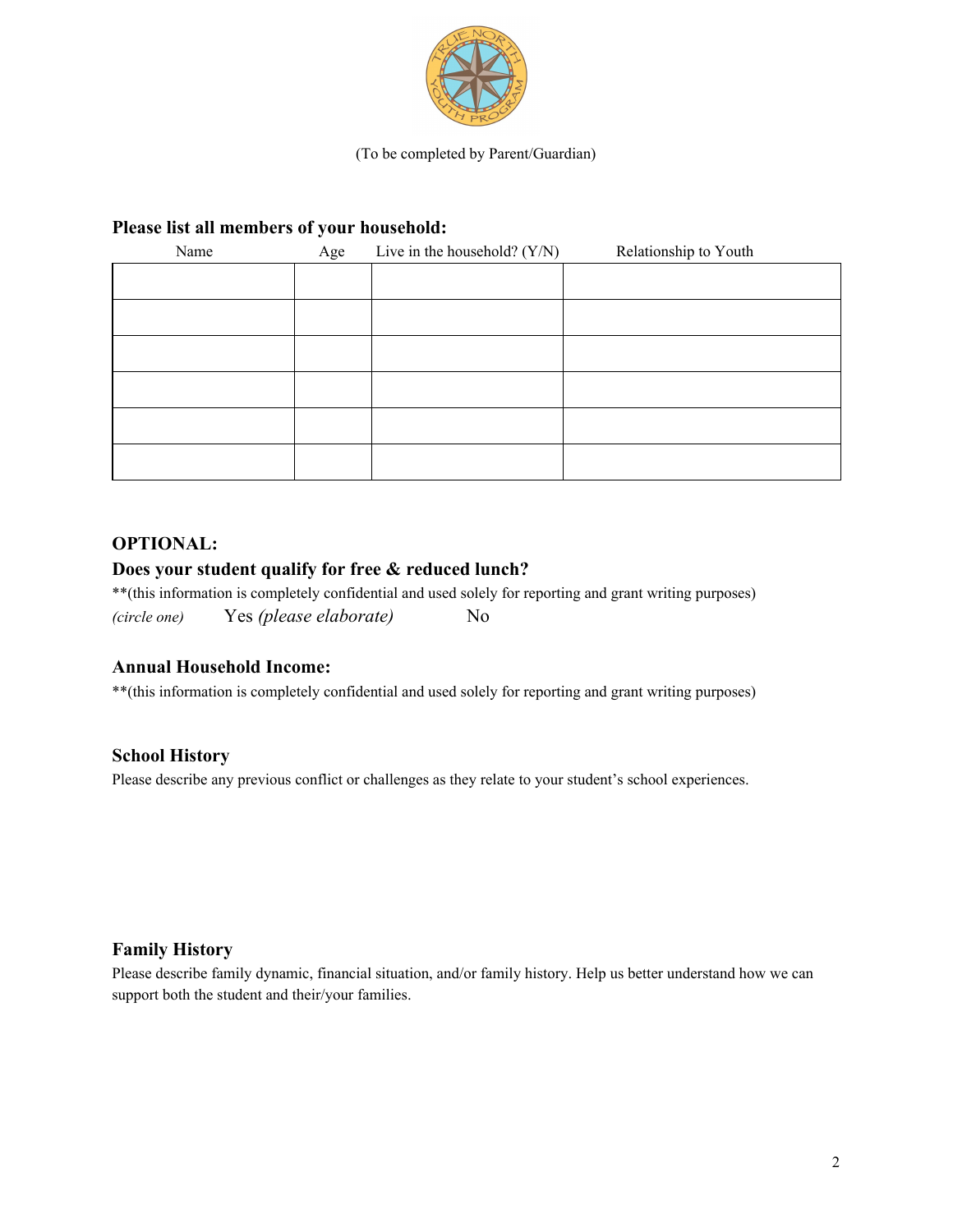

(To be completed by Parent/Guardian) **Note: All highlighted areas must be filled-in and/or signed (as applicable).**

# **Contact and Information Release**

**Youth Name:**

**Date:**

# **Please initial next to each of the following statements where highlighted.**

**Thereby grant permission for True North Youth Program to make contact with my** student for the purposes of ongoing support of their participation in True North Youth Program in their events, programs and activities.

\_\_\_\_ I authorize True North Youth Program to obtain any needed information regarding my student from their school staff, including, but not limited to, any : academic and behavioral records and conversations with teachers, counselors, and other administrative staff.

I hereby grant permission, consent, and release on behalf of me and my minor student to True North Youth Program to take photographs and otherwise create images of my minor student, and I also give permission and consent to use, publish, display, exhibit, reproduce and put said photographs and images to any non-profit uses (including but not limited to: publications, videos, posters, brochures, advertisements, as well as internet-based publications of True North. In addition, I give True North all ownership rights and interests I, or my student, may have in and to such photos, pictures, negatives, images (including digital computer-generated images), reproductions and copies.

**EXECUTE:** I hereby acknowledge that my student will be transported at times by True North staff and representatives while participating in their programs, and that such transportation is voluntary and at their own risk.

#### **Parent/Guardian Signature:**

#### **Date:**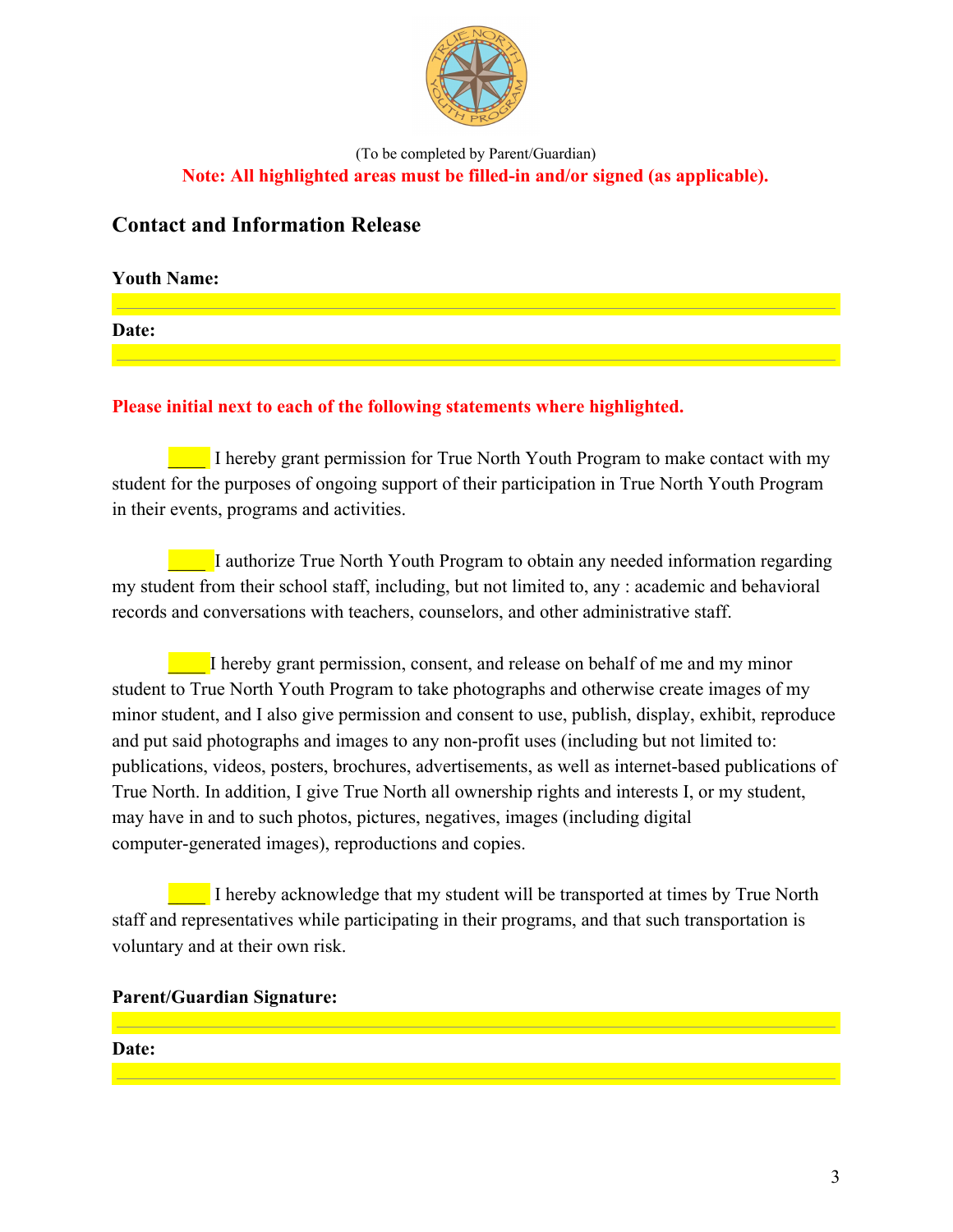

## (To be completed by Parent/Guardian) **Note: This entire page must be filled-in.**

| <b>Participant Health History</b> |                                  |  |
|-----------------------------------|----------------------------------|--|
| <b>Participant Name:</b>          | DOB:<br>$\overline{\phantom{a}}$ |  |
| <b>Primary Care Physician:</b>    | <b>Contact:</b>                  |  |
|                                   |                                  |  |

#### **Allergies:**

| Allergen | Reaction | <b>Treatment Required</b> |
|----------|----------|---------------------------|
|          |          |                           |
|          |          |                           |
|          |          |                           |

**NOTE:** if a student's allergy is severe and/or life threatening, please contact us directly to discuss further accommodations.

# **Current Medications:**

| Medication | Symptom/Condition Dosage/Frequency | Date Started | Side Effects/Restrictions |
|------------|------------------------------------|--------------|---------------------------|
|            |                                    |              |                           |
|            |                                    |              |                           |
|            |                                    |              |                           |
|            |                                    |              |                           |
|            |                                    |              |                           |

**Does participant have any current condition/s or limitation/s as it pertains to mental, physical or emotional health, which may necessitate additional care or affect participant's ability to engage in program activities?**

*(circle one)* Yes *(please elaborate)* No

# **Has participant been in therapy, counseling or treatment for any reason (metal, physical or emotional), in the last two years?**

*(circle one)* Yes *(please elaborate)* No

**Has participant had any behavioral issues in school or at home during the last two years?** *(circle one)* Yes *(please elaborate)* No

**Has participant experienced and traumatic events (i.e. death in the family, divorce, abuse)?** *(circle one)* Yes *(please elaborate)* No

#### **Swimming Ability**

| (circle one) | Strong | Competent | Poor |
|--------------|--------|-----------|------|
|              |        |           |      |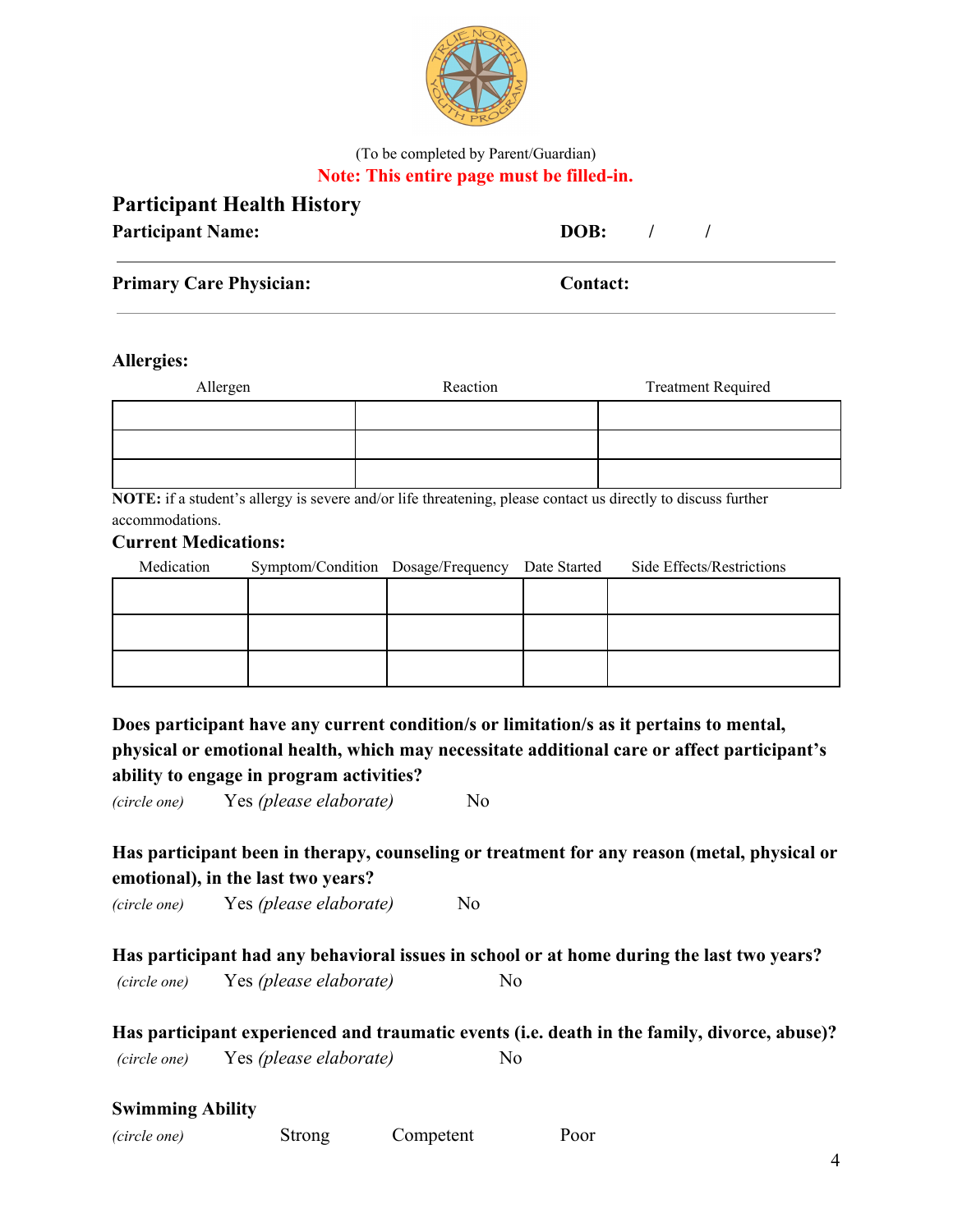

(To be completed by Parent/Guardian AND Student)

# **Participant Waiver - Minor Waiver/Release READ BEFORE SIGNING**

# **Note: All highlighted areas must be filled-in, signed or initialed (as applicable).**

In consideration of  $\blacksquare$ participate in any way in the TRUE NORTH YOUTH PROGRAM ("TNYP" or "True North") and TNYP events, programs and activities, the undersigned acknowledges, appreciates, and agrees that:

\_\_\_\_ I understand that TNYP reserves the right to dismiss any participant whom staff believes presents a safety concern or medical risk, is disruptive, or conducts themselves in a manner that is detrimental to the program and its activities. TNYP deems the following behavior detrimental: use of illegal drugs, tobacco and products of alcohol, sexual or other forms of harassment, sexual activity, exclusionary behavior, excessive or improper cell phone use and any other negative behavior as determined by TNYP, in its sole discretion. If participant is dismissed, the parent or guardian of the participant (or the participant if over 18) are responsible for all costs incurred in connection with such dismissal, whether the dismissal is for medical reasons, personal emergencies, behavioral reasons or otherwise. These costs include, but are not limited to: medical evacuation, medical expenses, travel, and compensation for staff accompanying participant.

\_\_\_\_ I understand that TNYP and all associated activities, events and programs are phone free environments. Phones will be collected at the beginning of each TNYP sponsored activity and promptly redistributed at the end of each activity. In the event of an emergency or other appropriately deemed need, the participant will be allowed to use their phone or a phone belonging to TNYP or its employees or representatives.

\_\_\_\_ I appoint TNYP's employees, volunteers and representatives as my agent, to act for me, and in my name to obtain or provide medical care, to transport my student to a medical facility and to provide treatment (without limitation) under the general or special supervision and advice of any physician or surgeon licensed to practice in the state in which treatment is sought. TNYP reserves the right to access my student's medical records and the right to disclose the contents to personnel deemed necessary. I and my student understand and acknowledge that the Released Parties do not have medical personnel on staff at the location of any activity, event or program. I and my student understand and acknowledge that the Released Parties do not assume responsibility for any damage or injury which may arise out of or in connection with any emergency medical treatment.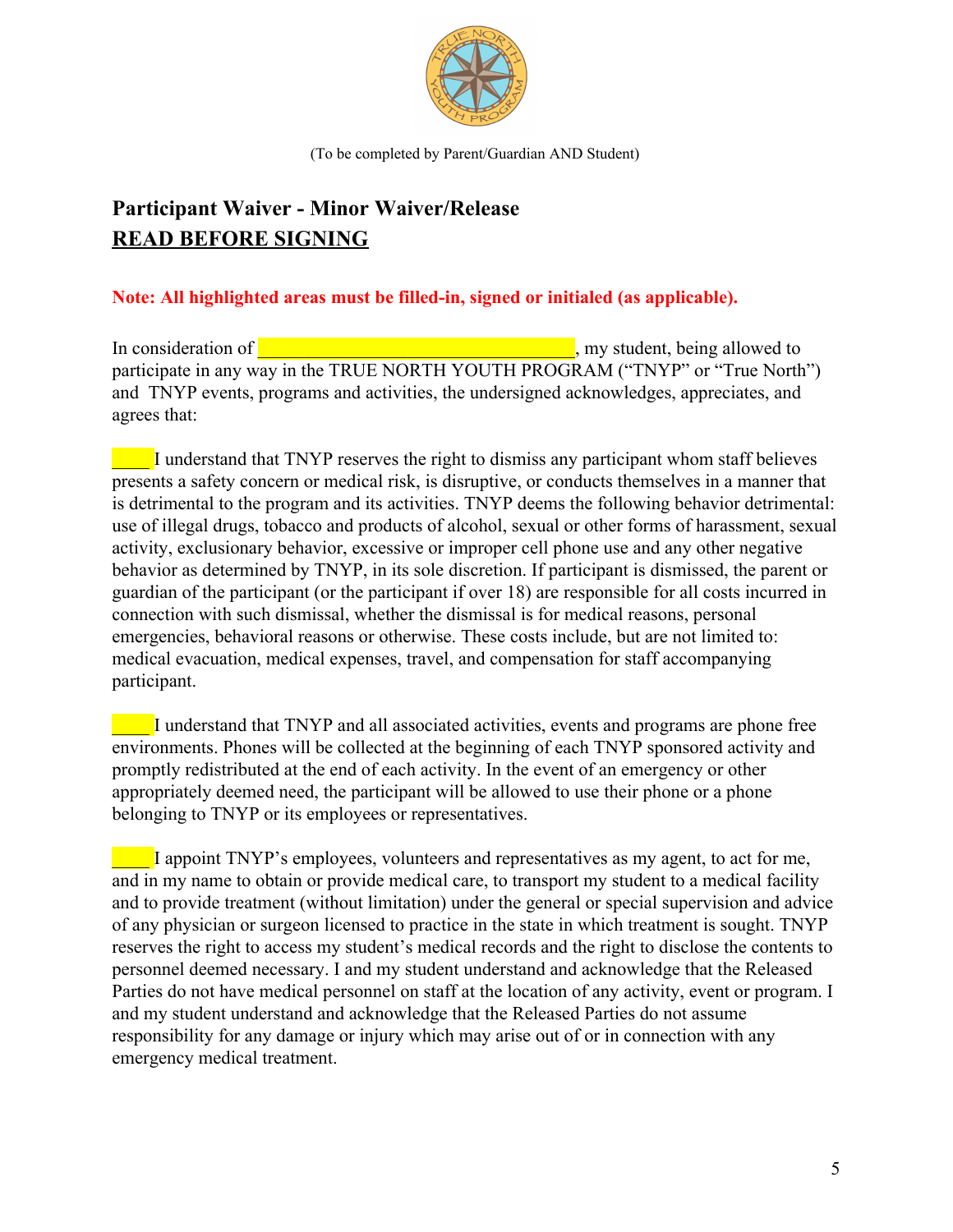

(To be completed by Parent/Guardian AND Student)

# **Note: All highlighted areas must be filled-in, signed or initialed (as applicable).**

\_\_\_\_ I understand that the TNYP may elect, in its sole discretion, to provide accident insurance to the participants in their program. Any coverage so provided will be governed by the policy language. Except to the extent it makes available such accident insurance, TNYP does not maintain, and expressly disclaims responsibility for providing any health, medical, or disability for my child.

The risk of physical injury, damage or death to my student from the activities involved in these programs, activities and events may be significant, including the potential for permanent disability and death, and while particular rules, equipment, and personal discipline may reduce this risk, the risk of serious injury, damage or death does exist; and I, AND MY STUDENT, KNOWINGLY AND FREELY ASSUME ALL SUCH RISKS, both known and unknown, EVEN IF ARISING FROM THE NEGLIGENCE OF TNYP, and assume full responsibility for my student's participation.

**EXECUTE:** I, my student, and on behalf of my/our heirs, assigns, personal representatives and next of kin (i) unconditionally release, forever discharge and agree not to sue True North Youth Program and its officers, directors, volunteers and employees (collectively, the "Released Parties") for any claims or causes of action for any liability or loss of any nature, including, but not limited to, personal injury, death and property damage arising out of or relating to my student's participation in any event, activity or program hosted, organized or held by TNYP or my student's presence on or travel to the premises where such activity, program or event takes place, including, but not limited to, claims of negligence and/or breach of contract I or my student may or will have against the Released Parties and (ii) AGREE TO INDEMNIFY, DEFEND AND HOLD HARMLESS the Released Parties from and against any liability or damage of any kind and from any suits, claims, demands, liability or damage, including legal fees and expenses, whether or not in litigation, arising out of, incident to or related to, my student's participation or involvement in any event, activity or program hosted, organized or held by TNYP or my student's presence on or travel to the premises where such activity, program or event takes place, EVEN IF ARISING FROM THE NEGLIGENCE of any of the RELEASED PARTIES, to the fullest extent of the law.

I and my student acknowledge that under Colorado Law, an equine professional is not liable for injury to or the death of a participant in equine activities resulting from the inherent risks of equine activities.

This release is intended to be as broad and inclusive as permitted by the State of Colorado, and that this release shall be governed by and interpreted in accordance with the law of the State of Colorado. I agree that if in the event that any clause or provision of this Release shall be held to be invalid by any court of competent jurisdiction, the validity of the remaining provisions of this release which shall continue to be enforceable.